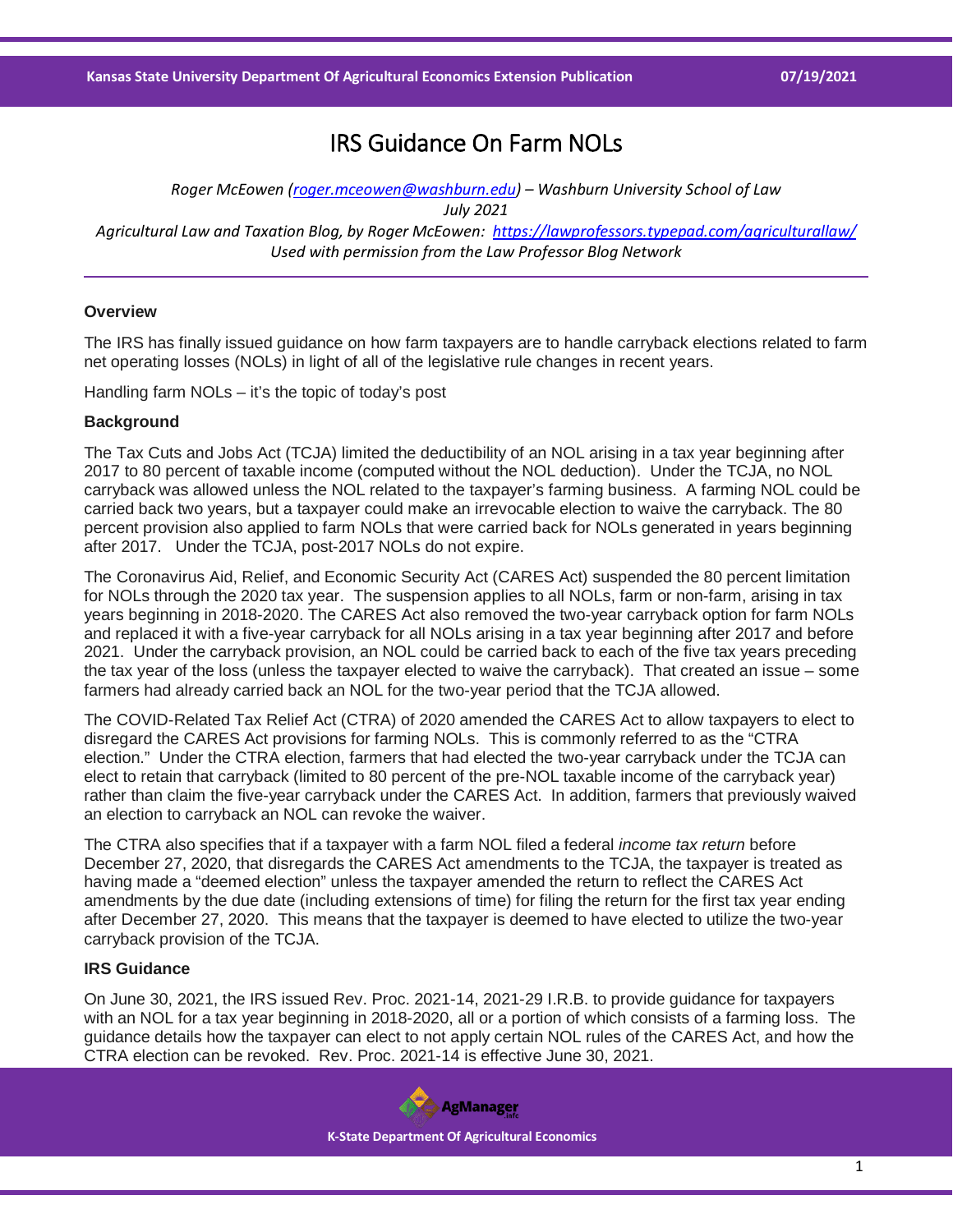**Affirmative election.** The Rev. Proc. specifies that a taxpayer with a farming NOL, other than a taxpayer making a deemed election, may make an "affirmative CTRA election" to disregard the CARES Act NOL amendments if the farming NOL arose in any tax year beginning in 2018-2020. An affirmative election allows the farm taxpayer to carryback a 2018-2020 farm NOL two years instead of five years. To make an affirmative election, the taxpayer must satisfy all of the following conditions:

- The taxpayer must make the election on a statement by the due date, including extensions of time, for filing the taxpayer's Federal income tax return for the taxpayer's first tax year ending after December 27, 2020. This means that for calendar year individuals and C corporations, the date is October 15, 2021.
- The top of the statement must state: "The taxpayer elects under  $\S$  2303(e)(1) of the CARES Act and Revenue Procedure 2021-14 to disregard the amendments made by § 2303(a) of the CARES Act for taxable years beginning in 2018, 2019, and 2020, and the amendments made by § 2303(b) of the CARES Act that would otherwise apply to any net operating loss arising in any taxable year beginning in 2018, 2019, or 2020. The taxpayer incurred a Farming Loss NOL, as defined in section 1.01 of Rev. Proc. 2021-14 in [list each applicable taxable year beginning in 2018, 2019, or 2020]."

**Note.** The election is all-or-nothing. The taxpayer must choose either the two-year farm NOL carryback provision for all loss years within 2018-2020, or not.

• The taxpayer attaches a copy of the statement to any original or amended federal income tax return or application for tentative refund on which the taxpayer claims a deduction attributable to a two-year NOL carryback pursuant to the affirmative election.

For taxpayers that follow the Rev. Proc. and make an affirmative election, the Rev. Proc. specifies that the 80 percent limitation on NOLs will apply to determine the amount of an NOL deduction for tax years beginning in 2018-2020, to the extent the deduction is attributable to NOLs arising in tax years beginning after 2017. In addition, the CARES Act carryback provisions will not apply for NOLs arising in tax years beginning in 2018-2020.

**Deemed election procedure.** In §3.02 of the Rev. Proc., the IRS sets forth the procedure for a taxpayer to follow to not be treated as having made a deemed election. For taxpayers that made a deemed election under the CARES Act, the election applies unless the taxpayer amends the return the deemed election applies to reflecting the CARES Act amendments by due date specified in the Rev. Proc. Also, for taxpayers that made a deemed election under the CARES Act and IRS rejected the two-year carryback claims, Rev. Proc. 2021-014 establishes the steps the taxpayer may take to pursue those claims. Those steps require the taxpayer to submit complete copies of the rejected applications or claims, together with income tax returns for the loss year(s). The top margin of the first page of a complete copy of each application or claim should include, "Deemed Election under Section 3.02(2) of Rev. Proc. 2021-14." The Rev. Proc. states that resubmission of previously rejected claims should be sent by the Rev. Proc. due date.

**Note.** The taxpayer is not treated as having made a deemed election if the taxpayer subsequently files an amended return or an application for tentative refund by the due date of the Rev. Proc.

For a taxpayer that elected not to have the two-year carryback period apply to a farming NOL incurred in a tax year beginning in 2018 or 2019, the Rev. Proc. specifies that the taxpayer may revoke the election if the taxpayer made the election before December 27, 2020, and makes the revocation on an amended return by the date that is three years after the due date, including extensions of time, for filing the return for the tax year the farming NOL was incurred. If the NOL is not fully absorbed in the five-year earlier carryback year, the balance carries forward to the fourth year back and subsequent years in the carryback period until it is